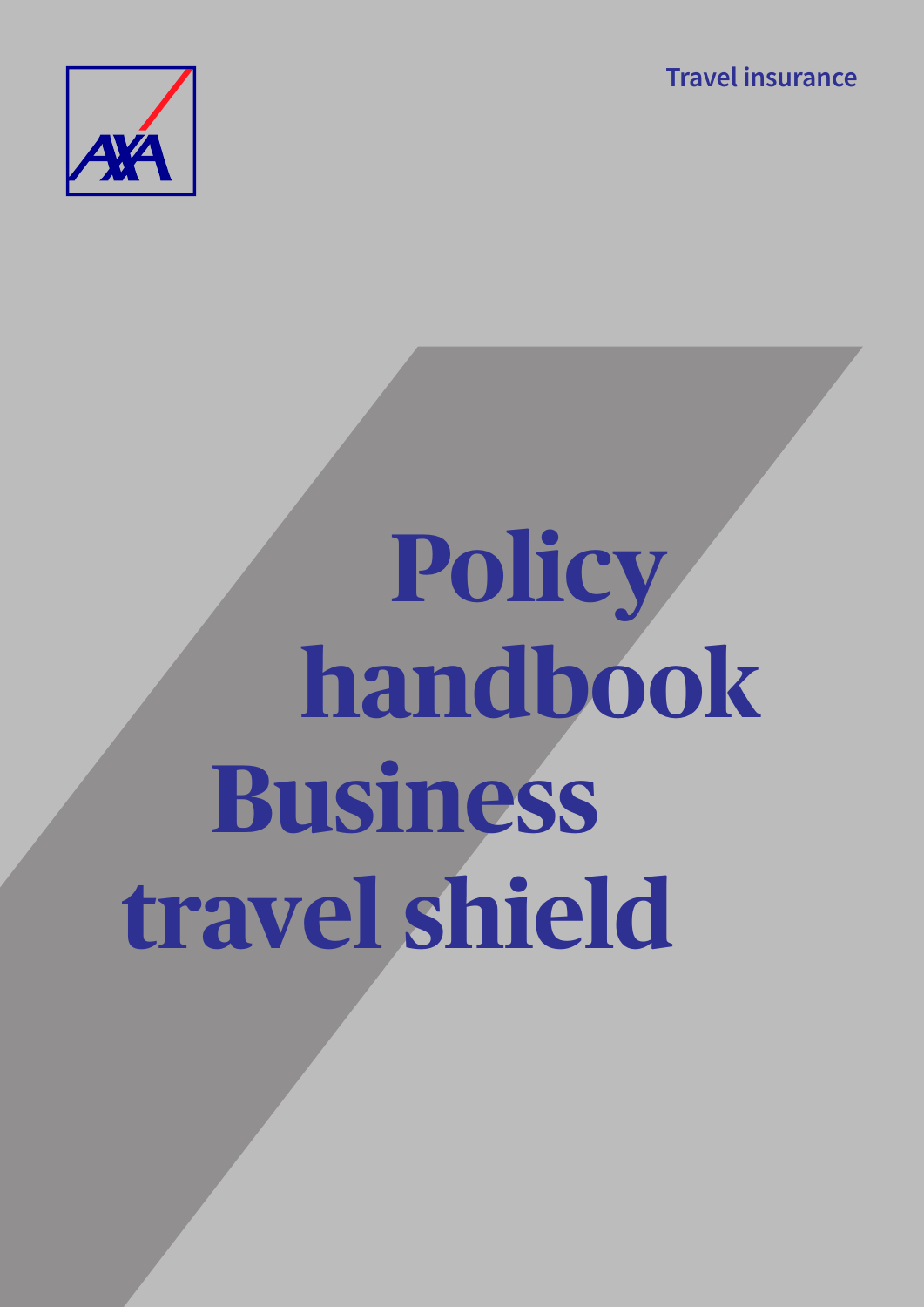- 
- 2. Defin
- 3. Cove Cha<sub>l</sub><br>Cha<sub>l</sub>  $Chap$  $Chai$  $Chai$  $Chai$ Chap
- 4. Clair
- 5. Gene
- 6. What  $\theta$
- 7. Com

# **Table of contents**

|    | 1. Welcome to AXA Insurance Gulf B.S.C. (c) |                                                                                                                                                                                                                                    |    |
|----|---------------------------------------------|------------------------------------------------------------------------------------------------------------------------------------------------------------------------------------------------------------------------------------|----|
|    | 2. Definitions                              |                                                                                                                                                                                                                                    |    |
| 3. | Covers<br>Chapter 6 Liability               | <b>Chapter 1</b> Personal Accident<br>Chapter 2 Emergency Medical Expense Abroad<br><b>Chapter 3</b> Personal Belongings<br>Chapter 4 Money and Document<br><b>Chapter 5</b> Travel Disruptions<br><b>Chapter 7 AXA Assistance</b> | 4  |
|    | 4. Claim Conditions                         |                                                                                                                                                                                                                                    | 15 |
|    | 5. General Conditions                       |                                                                                                                                                                                                                                    |    |
|    | 6. What to do in the event of a Claim<br>19 |                                                                                                                                                                                                                                    |    |
|    | 7. Complaints Procedure<br>21               |                                                                                                                                                                                                                                    |    |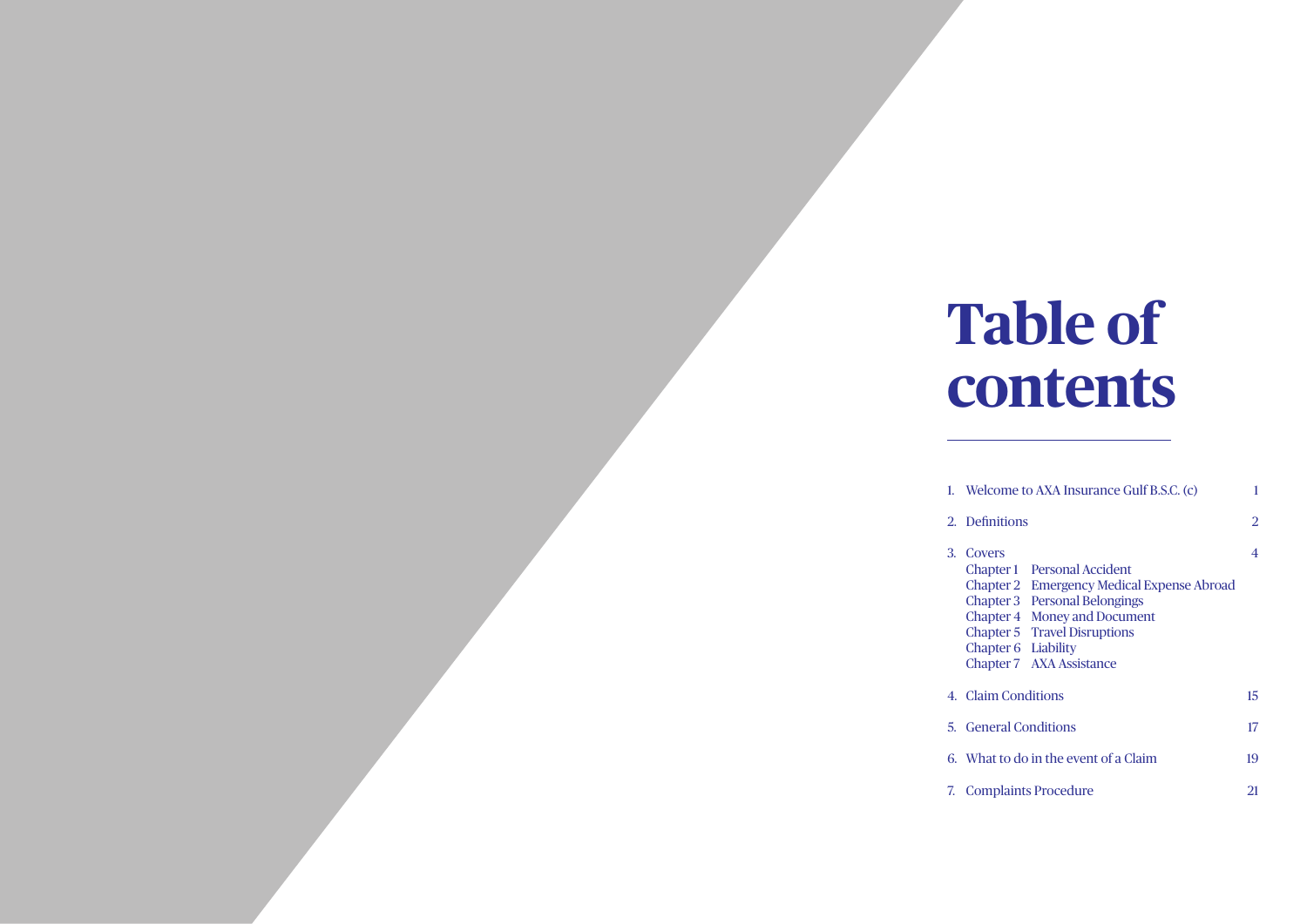Thank you for choosing the Business Travel Shield Insurance of AXA.

Your Policy consists of this Policy Handbook, Schedule of Benefits or Certificate of Insurance. The Policy is a contract between you and AXA Insurance Gulf BSC (c)

In consideration of having paid or agreed to pay the premium we agree to provide you this insurance based on your requirements and the related information provided to us. Schedule of Benefits will show the details of the covers you

have chosen. It is important that the Policy Handbook and Schedule of Benefits or Certificate of Insurance are read together to form a valid insurance contract.

If you require any changes, or if any of the information provided by you is subsequently changed, please inform your Insurance Advisor or Key Account Manager, so that any amendments that are necessary can be made to the Policy accordingly. Each time a change has been agreed, we will send you an endorsement or certificate as may be required.

Please note that our authorised representative must sign and stamp all the policy documentation for your cover to be valid.

## **1 Welcome to AXA Insurance Gulf B.S.C. (c)**

## **2 Definitions**

For the purpose of this policy ('Policy'), the following definitions shall apply unless the context requires otherwise:

#### **Accident/Accidental**

Means a sudden, external, unforeseen and identifiable event, whose action was not intended by the Insured Person, excluding all causes directly related to an Illness suffered by the Insured Person that occurs after the effective date of the contract and produces direct pathological signs and symptoms.

#### **Assistance Company/AXA Assistance**

Means the Company whose services have been requisitioned for travel assistance, emergency medical and repatriation service and is appointed by the Insurer.

#### **Bodily Injury**

An identifiable physical injury sustained by the Insured Person due to a sudden, unexpected and specific event. Injury as a result of the Insured Person's unavoidable exposure to the elements shall be deemed to be a bodily injury.

#### **Business Trip/Journey/Trip**

Means any trip made by the Insured Person on the Policyholder's behalf including in connection with seminars, conferences, internships, training and any other professional event.

Non-Business activities are covered when incidental to the Business Trip.

#### **Country of Domicile/ Residence**

Means the country in which you are a Permanent Resident during the Period of Insurance as shown in the passport.

#### **Close Relatives**

Mean any member of the Insured Person's immediate family, being the natural parents, spouse, children and siblings.

#### **Deductible/Excess**

Excess is the amount that should be borne by the Insured for each and every claim made under the Policy. The Company shall deduct the excess amount stated in the Policy/Schedule from the adjusted loss before making the final payment.

#### **Hijack**

Means unlawful seizure or taking control of an aircraft or conveyance or the crew thereof in which the Insured Person is travelling as a passenger.

#### **Illness/Sickness**

Means any sudden and unforeseeable deterioration in health resulting in a change in the general health condition certified by an authorised medical authority, diagnosed for the first time during a Business Trip.

#### **Hospital**

Means any establishment which is registered or licensed as a medical or surgical hospital in the country in which it is located and where you are under the constant supervision of a Qualified Medical Practitioner.

#### **In-patient**

Means the Insured Person has received treatment at a hospital where he/she has to stay in a hospital bed for one or more nights.

#### **Insured Person**

Means any employee, company agent, manager or director of the Insured, as declared by the Insured for the purpose of this insurance.

#### **Kidnap**

Means illegal abduction and holding or any event or series of events aimed at capturing and holding an Insured Person by force against his/her will in order to obtain a ransom in the form of money, assets or services.

#### **Luggage/Baggage**

Personal property belonging to the Insured Person and taken with him/her during his/ her Business Trip or acquired by him/her during the Journey. The following are not luggage under this contract: eyeglasses, contact lenses, any prosthesis, credit cards, cheques, airline tickets, travel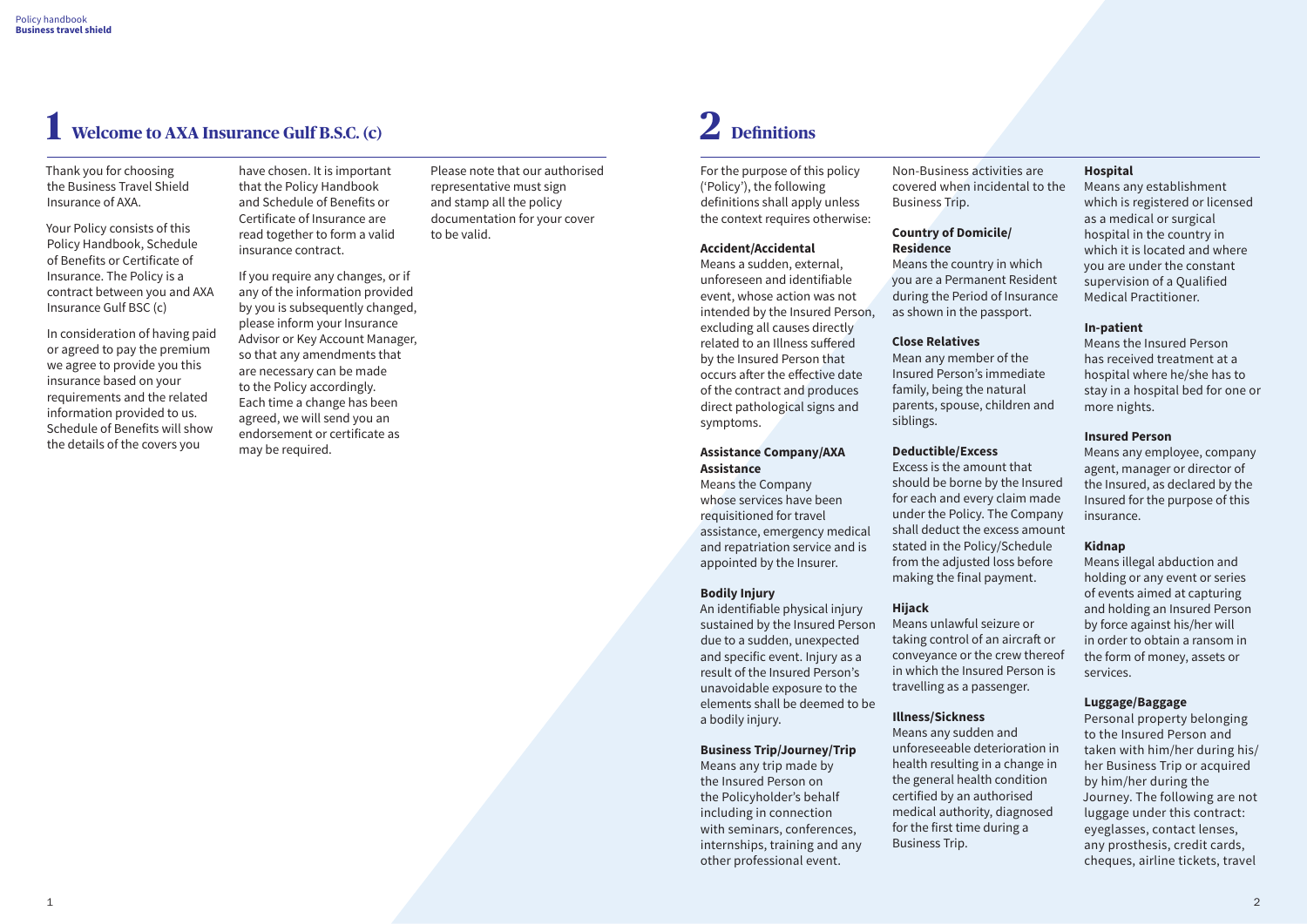tickets and vouchers, other deeds and securities, and personal property.

#### **Medical Expenses**

Means all reasonable costs necessarily incurred outside the normal Country of Domicile whilst the Insured Person is on a journey. Expenses are for hospital, surgical or other diagnostic or remedial treatment given or prescribed by a Qualified Medical Practitioner.

#### **Pre-existing Diseases/ Conditions**

Means any pre-existing defect, infirmity or condition for which the Insured Person is receiving medical treatment, advice or consultation at the time of travelling.

**Qualified Medical Practitioner** Means a medical doctor or specialist who is registered or licensed to practice medicine under the laws of the country in which they practice other than you or a member of your

immediate family.

#### **War**

Means an armed conflict between nations, invasion, act of foreign enemy, civil war, military or usurped power.

#### **We/our/us/Company**

Means AXA Insurance (Gulf) B.S.C. (c).

#### **You/your**

Means the Insured or Insured Person(s) as named on the Policy Schedule.

NOTE: Specific Definitions related to individual Section of this Policy are located and contained in the appropriate Chapter.

# **3 Covers**

#### **Chapter 1: Personal Accident**

#### **1.1. Accidental Death and Permanent Total Disablement**

Pay the amount of Benefit shown in the Schedule if any of the Insured Person shall during the duration of a Trip as defined sustain Accidental Bodily Injury which independently of any other cause results in Death or Disablement.

|  |                | <b>Description</b>                                                                                                                                                                                                      | Amount<br>of<br><b>Benefit</b> |
|--|----------------|-------------------------------------------------------------------------------------------------------------------------------------------------------------------------------------------------------------------------|--------------------------------|
|  | $\mathbf{1}$   | <b>Accidental Death</b>                                                                                                                                                                                                 | 100%                           |
|  | $\overline{2}$ | Total and irrecoverable<br>loss of all sight in one or<br>both eyes following an<br>Accident rendering the<br>Insured Person absolutely<br>blind in the eye or eyes<br>beyond remedy by surgical<br>or other treatment. | 100%                           |
|  | 3              | Total loss by physical<br>severance or complete<br>and/or one foot or both<br>feet following an Accident.                                                                                                               | 100%                           |
|  | 4              | <b>Permanent Total</b><br>Disablement following<br>an Accident entirely<br>preventing the Insured<br>Person from following<br>any occupation.                                                                           | 100%                           |

#### **Specific Conditions applicable to Accident Chapter 1:**

1. Benefit shall not be payable under more than one of the items 1 to 4 in respect of the same Accident or of the same period of disablement. After a claim under any of the items 1 to 4 has been admitted and become payable in respect of any

2. Benefit under item 4 shall be

- Insured Person no further liability shall attach to the Company in respect of that Person during the duration of the Trip and the Person shall be excluded from the Policy forthwith.
- payable only on certification by a medical referee of Permanent Total Disablement as defined and not before the expiry of 52 consecutive weeks of disablement. Benefits shall not be payable for disabilities arising from Repetitive Stress (strain) Injury or Syndrome or any gradually operating cause.
- 3. In the event of more than one Insured Person travelling in the same aircraft or conveyance at the same time our liability on the aircraft or conveyance shall not exceed the conveyance limit shown in the Schedule of Benefits or Certificate of Insurance regardless of the number of Insured Persons.
- 4. If the Insured Person is already disabled before the Accident or had a condition which was gradually deteriorating, we will make a medical assessment of the difference between:
- a) The Disablement after the Accident; and
- b) The extent to which the

Disablement is affected by the pre-existing condition

before the Accident, to determine whether benefits are payable.

#### **Chapter 2: emergency Medical expense abroad**

#### **2.1. Emergency Medical Expenses**

If during the Period of Insurance an Insured Person becomes sick or injured during a trip, we will pay up to but not exceeding in all the sum specified in the Schedule of Benefits or Certificate of Insurance in respect of all claims arising from one Trip.

Emergency Medical Expenses: means all reasonable costs necessarily incurred outside the Country of Domicile for hospital, nursing home, ambulance, surgical, emergency dental treatment or other diagnostics or remedial treatments given or prescribed by a Qualified Practitioner.

The Insured Person may pursue outpatient treatment that is necessarily incurred following an in-patient treatment. We shall pay for this out-patient treatment but limited to a maximum period of 25 days after being discharged from the hospital. This outpatient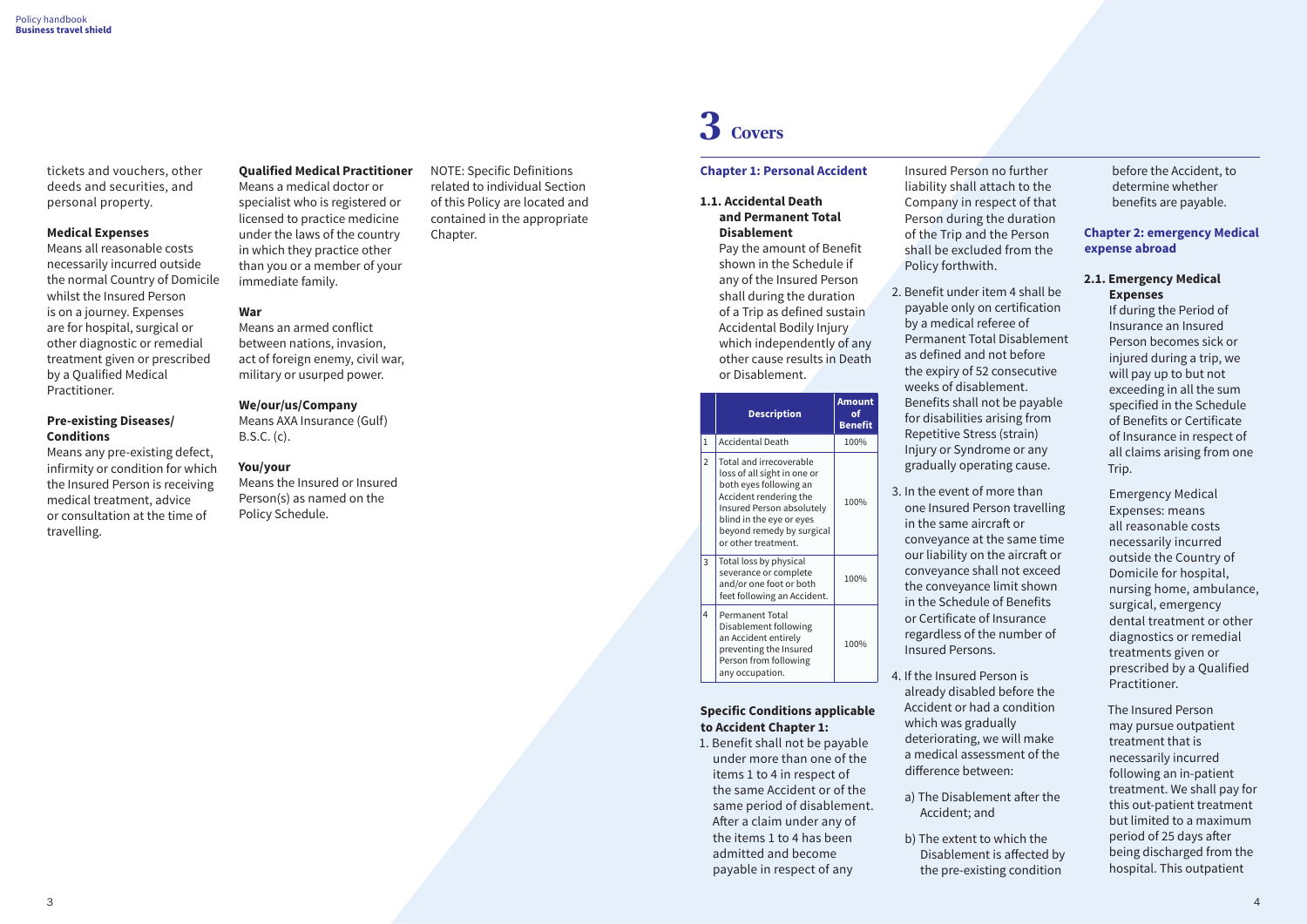benefit is only applicable if the Insured Person is outside the Country of Domicile/Residence.

#### **2.2.Emergency Repatriation Expenses**

If during a Period of Insurance the Insured Person becomes ill or is injured during a Business Trip we will pay Emergency Repatriation Expenses provided such evacuation is: Medically required and necessary and Organised by AXA Assistance.

Emergency Repatriation Expenses mean all reasonable and necessary costs incurred for the repatriation of Insured Person to the most suitable Hospital which is closer to the Insured Persons Country of Domicile or a hospital which is better equipped to treat your case or to the Country of Domicile.

#### **Specific Conditions to Chapter 2:**

- 1. In case of any emergency that may potentially give rise to a claim, please contact us as detailed in 'What to do in the event of a claim'.
- 2. Repatriation must be organised by AXA Assistance who is responsible to use the most appropriate method including, if required, the use of air services and arrange for qualified medical staff to accompany you, if required.
- 3. Insured/Insured Person must not make or attempt to make arrangements without the knowledge or notification and/or agreement of AXA Assistance.
- 4. Costs of telephone calls are not covered, other than calls made to AXA Assistance notifying/ informing them of the problem for which you are able to provide a receipt or other relevant evidence/documents.

#### **EXCLUDED CAUSES: Chapter 1 & Chapter 2**

This Policy does not cover the Insured or Insured Person in respect of:

- a) Any Death, Bodily Injury or Disablement or medical or other expenses consequent upon
- i. Any wilful, or malicious act or self exposure to needless peril (except in an attempt to save human life).

or

ii. Any existing physical, defect, sickness, disease, infirmity or disability known and existing or for which medical advice or treatment is being received or awaited at the commencement of the Trip unless it has been declared to and accepted by the Company.

or

iii. Engaging in motor rallies, competitions, racing of any kind of winter sports, mountaineering, base jumping, cliff diving, scuba diving to a depth of more than 10 meters, trekking to a height of over 2,500 meters, bungee jumping, canoeing, hand-gliding, paragliding or microlighting, parachuting, potholing, skiing off-piste or any other sport activity carried out off-piste or motorcycling (whether as driver or passenger).

#### or

- iv. Aviation (except when travelling solely as a passenger travelling in a commercial airline).
	-

or

v. Venereal disease, pregnancy or childbirth or any consequence thereof.

- Loss not reported to either the Police, airline, shipping line or their handling agent within 24 hours of discovery and a written report obtained.
- Losses from unattended vehicles unless secured in a locked boot.
- Breakage of sports equipment in use or loss of or damage to pedal cycles or hired equipment.
- Baggage delayed, detained or confiscated by Customs or officials of any local authority/body.

#### or

vi. HIV (Human Immunedeficiency Virus) and/or any HIV related Illness including AIDS (Acquired Immune Deficiency Syndrome) and/or any mutant derivative or variations thereof however caused.

#### or

vii. Any illegal activity.

- viii. A deliberately selfinflicted injury or an attempt at suicide.
- b) Any Death. Bodily Injury or Disablement sustained while under the influence of or medical or other expenses incurred wholly or partly due to the effects of intoxicating liquor or drugs other than drugs taken in accordance with treatment prescribed and directed by a Qualified Registered Medical Practitioner but not for the treatment of alcoholism, alcohol abuse drug abuse, or drug addiction.
- c) Any Trip undertaken against medical advice or where a terminal prognosis has been given or for the purpose of obtaining medical treatment or advice.
- d) Any expenses incurred as a result of pregnancy or childbirth within two months of the expected date of delivery.
- e) Any Dental or Optical expenses.
- f) Any expenses which are recovered from any other insurance policy or national insurance program which is applicable to you.
- g) Any expense for the treatment of psychiatric or mental disorders incurred

more than 28 days after the date of incurring the first recoverable expense.

#### **Chapter 3: Personal Belongings**

### **3.1.Personal Belongings**

If during a Period of Insurance the Personal Belongings or luggage/ baggage is lost, stolen or damaged, the intrinsic value of the property lost, stolen, or damaged up to but not exceeding the amount stated in the Schedule of Benefits or Certificate of Insurance will be paid by us.

Personal Belonging: means personal articles which are your property; or property for which you are responsible; and which are taken on or acquired during your Trip/Journey.

#### **Exclusions**

- Claims arising out of moth, vermin, wear and tear, atmospheric or climatic conditions or gradual deterioration.
- Mechanical or electrical failure.
- Any process of cleaning, repairing, restoring or alteration.
- More than a reasonable of the set where the lost or damaged article is part of a pair or set.

proportion of the total value

#### **3.2.Luggage/Baggage Delay**

If during a Period of Insurance all or part of the Insured Person's Personal Belongings are lost or temporarily misplaced for more than six hours during any stage of the Trip (except during the non-stop return journey to the Country of Domicile/Residence), we will reimburse up to the set amount as shown in the Schedule of Benefits or Certificate of Insurance. This amount is paid for the purchase of essential items of replacement clothing or toiletries. Any amount paid under this benefit will be deducted from any subsequent amounts payable under the Personal Belongings section in respect of the same loss.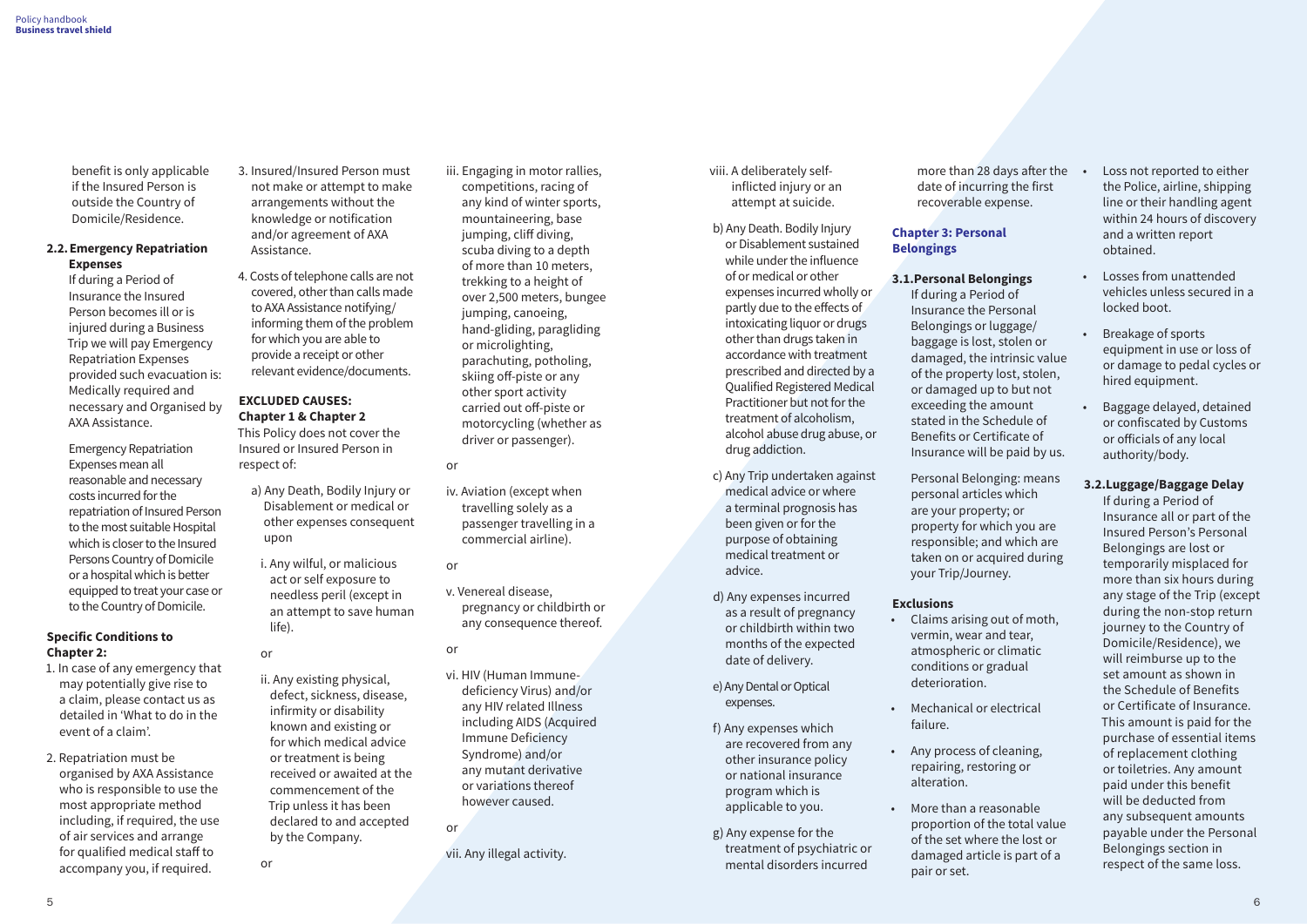#### **Chapter 4: Money and documents**

#### **4.1.Personal Money**

If during a Period of Insurance Business Money is lost or stolen during a Business Trip, or during the 72 hours immediately prior to commencement or subsequent to completion of the Business Trip, we will pay up to the amount specified in the Schedule of Benefits or Certificate of Insurance.

Personal Money: means coins, bank notes, prepaid coupons, travel tickets, signed travellers cheques, which are in your custody and control and are intended for travel, meals, accommodations and Business Trip expenditure only.

#### **4.2.Misuse of Credit Card:**

If during a Period of Insurance the Insured Person sustains a financial loss directly as a result of a Corporate Credit or Corporate Charge Card being lost or stolen during a Business Trip and is subsequently used fraudulently by any person other than you or an authorised user, we will indemnify you for such a loss up to the amount of USD 1,500.

### **4.3.Loss of Passport**

If during a Period of Insurance the Insured Person's passport is lost or unintentionally and Accidentally damaged or defaced we will reimburse for the cost of getting a new passport up to USD 500.00 in respect of fees charged by the consular, visa and/or passport office and any additional travel or accommodation expenses in obtaining any official temporary travel documents or replacement passport and/or visa whilst outside the Country of Domicile.

#### **Specific Conditions to Chapter 3 and Chapter 4:** We will not pay for:

- 1. Loss of Money or Corporate Credit Card or Passport unless it is reported to the Police and/or appropriate authorities within 24 hours of discovery, or earlier if required by the Credit Card issuer, and we are provided with an original written Police report and report to the hotel management if the loss or theft occurs at the hotel.
- 2. Promotional vouchers or coupons awards or any good or services obtained through the conversion of such vouchers coupons or awards.
- 3. Loss due to confiscation or detention by customs or any other authority.

4. Loss due to devaluation of currency or shortage due to errors or omission during monetary transaction.

#### **Chapter 5: Travel Disruptions**

#### **5.1.Trip Cancellation or Curtailment** If during a Period of

Insurance the Insured Person is forced to:

a) Cancel any part of a planned Business Trip prior to the commencement of that Business Trip; or

b) Curtail or alter the itinerary of any part of planned Business Trip during the course of that Business Trip.

Due to:

- Injury or illness;
- The death, injury or illness of Close Relative.
- Compulsory quarantine, jury service, subpoena;
- Cancellation or curtailment of scheduled public transport service consequent upon strike, riot, or civil commotion.

Trip Cancellation or Curtailment: means loss of deposits, or charges for advance payment for travel or accommodations or other charges which have not or will not be used, but which becomes forfeited or payable under contract.

#### **5.2.Trip Delay**

If the departure (outward or return) of the aircraft, sea vessel or Public Transport/Conveyance (including pre-booked) in which the Insured Person(s) have arranged to travel is delayed for at least 18 hours from the departure time indicated by the carrier due to strike, industrial action, adverse weather conditions, mechanical breakdown or structural defect affecting the aircraft or sea vessel we will pay as per the Schedule of Benefits or Certificate of Insurance.

Public Transport or Public Conveyance: means a scheduled air, land or water vehicle operated under license for transportation of fare-paying passengers.

#### **Specific Conditions to Chapter 5:**

Claim will not be paid for:

- 1. Any costs or charges paid or discharged by the use of promotional vouchers or awards of any description.
- 2. Insured/Insured Person deciding not to travel or, deciding not to continue.
- 3. More than a rateable proportion of any expenses which are also recoverable from any other insurance policy.
- 4. Any expenses incurred as a result of pregnancy or childbirth.
- 5. Any expenses incurred as a result of strike, labour dispute, mechanical breakdown or failure of the means of transport (other than disruption of road and rail services by avalanche or flood) which existed or the possibility of which existed and for which advance warning had been given before the date on which the Trip was booked.
- 6. Withdrawal from service temporarily or otherwise of an aircraft or sea vessel on the recommendation or direct orders from the manufacturer, the Civil Aviation Authority, Port Authority or any similar organisation or government body in any country.
- 7. Failure to obtain a written confirmation from the carriers or the handling agent/company of the number of hours delay and the reason for such a delay.

## **Chapter 6: Liability**

#### **6.1. Personal Liability**

We will indemnify the Insured/Insured Person up to a limit of USD 1,000,000 or as specified in the Schedule of Benefits for damages or costs for which the Insured/Insured Person becomes legally liable as

a result of his/her actions during any Business Trip undertaken within the Period of Insurance resulting in:

- i. Accidental Bodily Injury, Death, Illness or disease to any person other than anyone who is in the employment of the Insured or who is a Close Relative or member of the Insured Person's household.
- ii. Accidental loss or damage to the property of any person other than that belonging to or under the control of the Insured/ Insured Person or a Close Relative or member of the Insured Person's household.

#### **Specific Conditions:**

The limit of Indemnity is inclusive of all the costs and expenses incurred with the prior written approval of Company.

1. The Insured Person shall give immediate notice to the Company of any occurrence for which there may be liability under this section and shall provide the Company with such particulars and information as the Company may require and shall forward to the Company immediately on receipt any letter, writ summons and process and shall advise the Company in writing immediately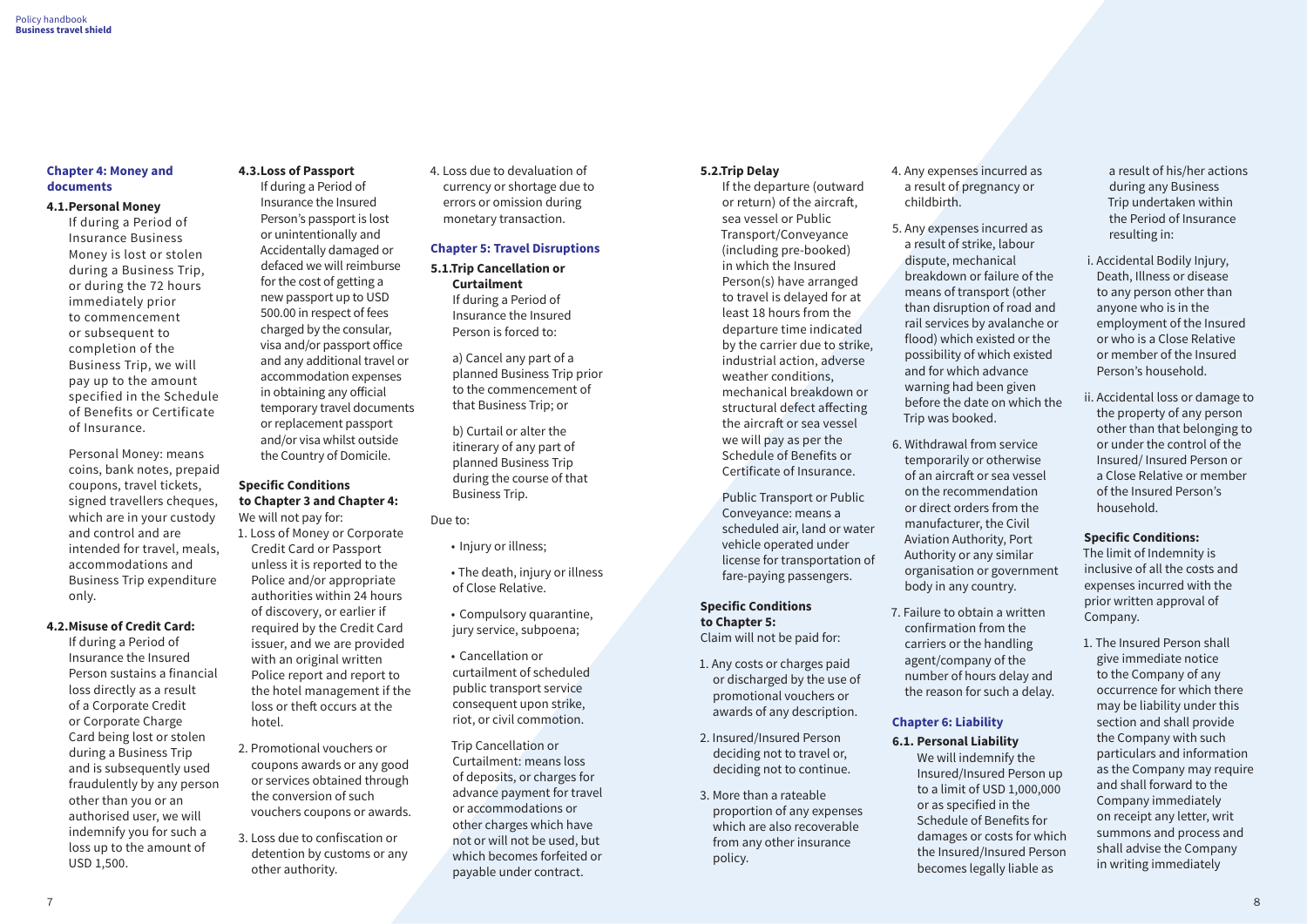the Policyholder has knowledge of any impending prosecution, inquest or inquiry in connection with the said occurrence.

- 2. No admission of liability or offer, promise or payment shall be made without the prior written consent of the Company. Company shall be entitled at their discretion to take over settlement of any claim and to prosecute at their own expense and for their benefit any claim for compensation or damage against any other person. The Policyholder shall give any information and assistance required.
- 3. Company may at any time and at their sole discretion pay to the Policyholder the maximum sum payable under this section in respect of any claim. Company shall then be exempt from all future liability under this section.
- 4. In the event of Insured Person's death, his/her legal representative(s) will have the protection of this cover provided that such representative(s) comply(ies) with the terms and conditions outlined in this Policy.
- 5. We will not pay Bodily Injury, Death, Illness or disease claim or Indemnity to any person who is in your employment or who is a

Close Relative, or member of Insured Person's household or is the Insured Person him/ herself.

6. We will not pay a claim for Loss or Damage to property that belongs to and is in the charge or under the control of any Insured Person, a Close Relative, anyone in your employment, or any member of your household other than any temporary holiday accommodation but in respect of Insured Person's occupation (not ownership) only occurring during the Period of Insurance.

#### **Exclusions:**

- Liability arising out of the ownership or use of animals, vehicles, air craft or water craft.
- Property belonging to or held in trust by or in the custody of or control of the Insured Person.
- any wilful misconduct.
- Liability assumed by the Insured Person by Contract.
- Liability for which Indemnity is provided to the Policyholder and/ or Insured Person under any other insurance.
- **6.2. Overseas Legal Assistance** During a Business Trip within the Period of Insurance, if the Insured Person sustains Bodily Injury

or Illness which is caused by a Third Party, we will pay for the Legal Expenses up to the limit specified in the Schedule of Benefits or Certificate of Insurance.

Legal Expenses mean:

- i. Fees, expenses, costs of an expert witness and other disbursements reasonably incurred by the Legal Representatives in pursuing a claim or legal proceedings for damages and/or compensation against a third Party who has caused you Accidental Bodily Injury against the judgment of a Court, tribunal or Arbitrator.
- ii. Cost for which you are legally liable following a Court order or tribunal or an out-ofcourt settlement made in connection with any claim or legal proceedings.

Legal Representative: means the solicitor, firm of solicitors, lawyer, advocate or other appropriate qualified person or firm or company appointed to act on your behalf.

Any One Clam: means all claims or legal proceedings including any appeal against judgment consequent upon the same original cause, event or circumstance.

#### **Specific Conditions:** We will not be pay for:

- 1. Legal Expenses incurred before receiving our prior authorisation in writing unless such costs would have been incurred subsequent to our authorisation.
- 2. Legal Expenses incurred in connection with any criminal or wilful act.
- 3. Legal Expenses incurred in pursuing any claim for compensation either individually or as a member of a class action lawsuit against the manufacturer, distributor or supplier of any drug, medication or medicine.
- 4. Legal Expenses incurred in pursuing any claim for compensation either individually or as a member of a class action lawsuit against a tour operator, travel agent, carrier, Insurer or their agents.
- 5. Legal Expenses incurred in the defense of any civil claim or legal proceedings made or brought against the Insured/ Insured Person unless as a counter claim.

#### **Chapter 7: AXA Assistance**

Following are the medical or personal assistance or advice services that are available to the Insured Person whilst he/ she is on Business Trip during the Period of Insurance.

7.1. Emergency Medical Centre: In the event of an Illness during the Business Trip, the Insured Person can contact AXA Assistance 24 hour Emergency Medical Centre to receive information on the name, address and telephone number of physicians, hospitals and clinics in the area where he/she is travelling. This service is not an endorsement of any particular medical product, medical service or medical procedure. User discretion is advised before using or beginning any medical treatment or procedure.

7.2. Evacuation and Repatriation with adequate medical care, centre of medical excellence

including Non-medical repatriation: In the event a local hospital, medical facility or clinic is unable to provide the Insured Person AXA Assistance on behalf of AXA Insurance Gulf B. S. C. (c) will then arrange and cover the cost of your transportation to the next that can provide such care and/or to the Country of Domicile. The attending physician's statement is required in writing to exercise this benefit.

Medical Repatriation – once the Insured Person has sufficiently recovered from an Illness or injury and is authorised by the

attending physician to travel, we will arrange and cover the cost of transportation to the principal residence of the Insured Person in the Country of Domicile. The method of repatriation is determined based on the patient's condition and location. The transportation will primarily be arranged by scheduled air flight with special equipment and/ or personnel as necessary and recommended by the attending physician. However, in exceptional situations where special transportation is required and certified by the attending physician, the repatriation will be arranged by alternate.

Non-medical repatriation – once the Insured Person is sufficiently recovered to travel in a regularly scheduled economy class flight, we will pay for the increase in cost to change the travel date and/or an upgrade in the seating at our discretion.

7.3. Repatriation of Mortal Remains: The Company will pay benefits up to the amount stated in the Schedule of Benefits as shown for covered expenses reasonably incurred to return the Insured Person's body to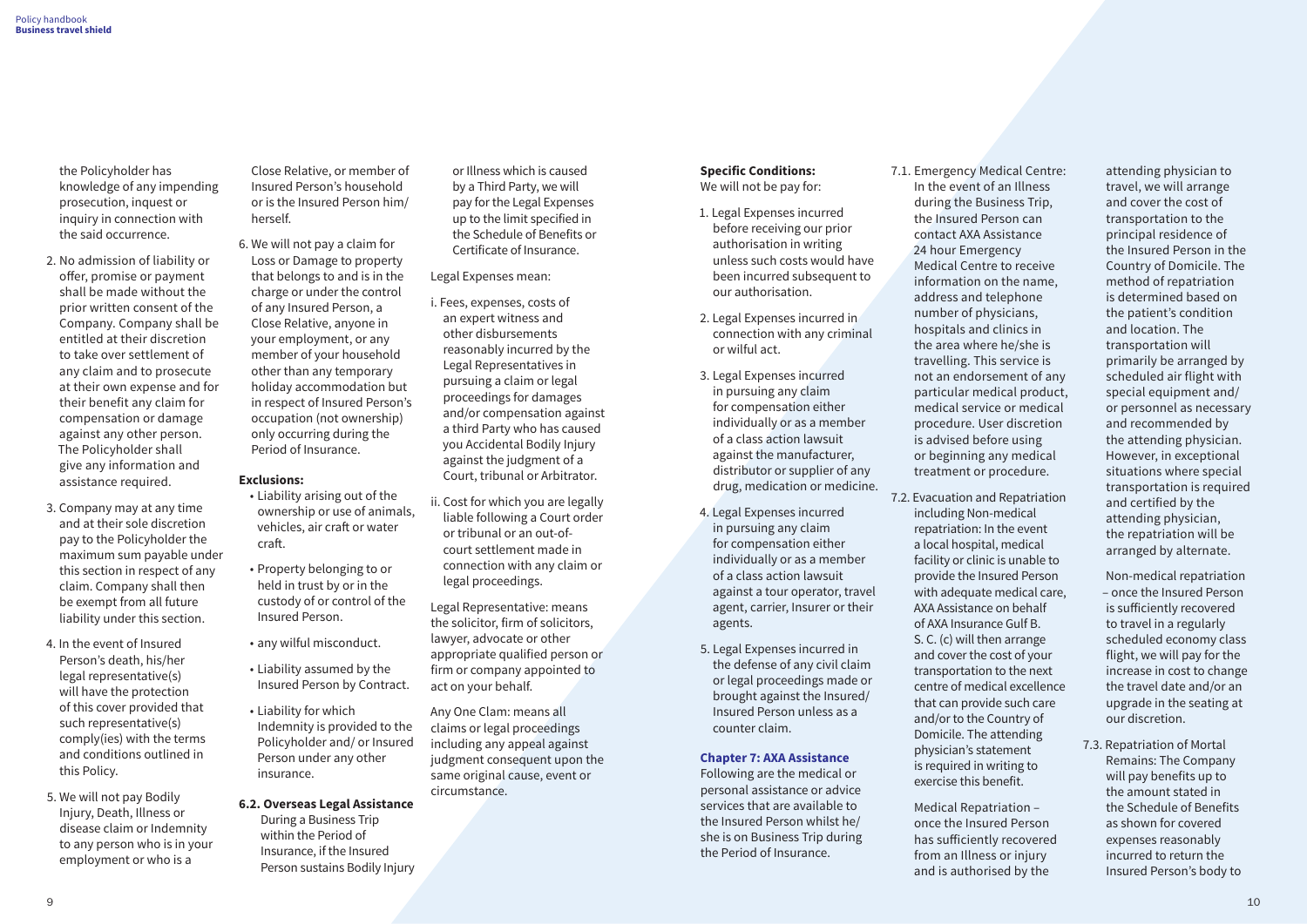his/her Country of Domicile 7.5. Prescription Assistance: or Country of Citizenship if he/she dies. Covered expenses include, but are not limited to, expenses for: (a) embalming; (b) cremation; (c) coffin; and (d) transportation.

7.4. Travel Medical Emergency Services i.e. Medical Transportation: All reasonable costs necessarily incurred in repatriating the Insured Person to the most suitable Hospital or to your home address in the Country of Domicile provided that such repatriation is: medically necessary and organised by AXA Assistance. The method of medical transportation is determined by AXA based on the patient's condition and location.

- In the event the Insured Person has forgotten his medication, AXA Assistance can help provide a doctor who will prescribe the refill of the prescription, where permitted by law.
- 7.6. Travel Advisories, Inoculation and Immunisations: Travel Advisories provide the Insured Person with information on the latest available travel advisories such as weather forecasts.

Inoculation and Immunisation: provides the Insured Person with latest information, obtained from the Centres for Disease Control, Bureau of Consular Affairs, regarding inoculation and immunisation requirements around the world.

7.7. Translation and interpretation: provides the Insured Person with the name, telephone and address of local certified translators and interpretation providers. This service is not an endorsement of any particular translation and interpretation service(s). User discretion is advised before using or beginning any translation and interpretation related services.

This Policy does not cover the Insured or Insured Persons in respect of

- a) Offshore : Bodily Injury, Sickness contracted, expenses arising, loss destruction or damage occurring whilst engaged in any OFFSHORE activity including transit by sea or air to and fro the offshore installations.
- b) War and Similar Perils: Loss, damage, cost or expense of whatsoever nature directly or indirectly caused by, resulting from or in connection with any of the following regardless of any other cause or event contributing concurrently or in any other sequence to the loss
	- i. War, invasion, acts of foreign enemies, hostilities or warlike operations (whether war be declared or not), civil war, rebellion, revolution, insurrection, civil commotion assuming the proportions of or amounting to an uprising, military or usurped power; or
- ii. Any act of terrorism. For the purpose of this Exclusion an act of terrorism means an act, including but not limited to the use of force or violence and/or threat

thereof, of any person or group(s) of persons, whether acting alone or on behalf of or in connection with any organisation(s) or government(s), committed for political, religious, ideological or similar purposes including the intention to influence any Government and/or to put the public, or any section of the public, in fear.

This exclusion also excludes loss, damage, cost or expense of whatsoever nature directly or indirectly caused by, resulting from or in connection with any action taken in controlling, preventing, suppressing or in any way relating to (i) and/or (ii) above.

If the Company alleges that by reason of this exclusion, any loss, damage, cost or expense is not covered by this insurance the burden of proving the contrary shall be upon the Insured.

In the event any portion of this Exclusion is found to be invalid or unenforceable, the remainder shall remain in full force and effect.

c) Radioactivity

i. Any Accident of any loss or destruction of or

damage to any property whatsoever or any loss or expense whatsoever resulting or arising there from or any consequential loss directly or indirectly caused by or contributed to by or arising from ionising radiation or contamination by radioactivity from any nuclear waste from the combustion of nuclear fuel. Solely for the purpose of this Exclusion combustion shall include any selfsustaining process of nuclear fission.

- ii. Any Accident, loss, destruction, or legal liability directly or indirectly caused by or contributed to by or arising from nuclear weapons material.
- d) Death, Disablement, loss or expense arising out of pressure waves caused by aircraft and other flying machine travelling at sonic or supersonic speeds.
- e) Death, Disablement or expense attributable directly or indirectly to Human Immunodeficiency Virus (HIV) and/or any HIV related Illness including Acquired Immune Deficiency Syndrome (AIDS) and/or mutant derivatives or variations thereof.

## **Excluded Causes: All Chapters**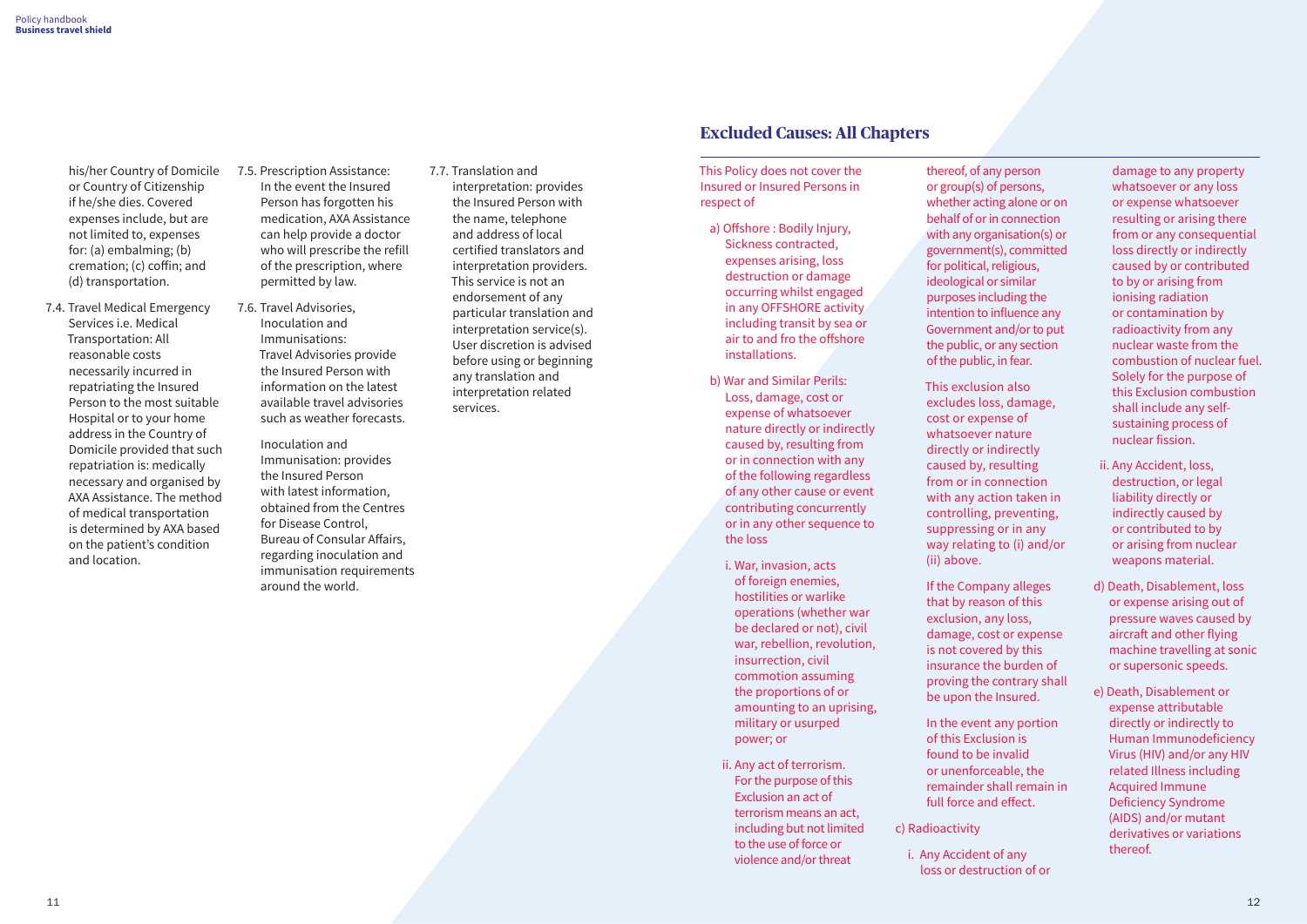- f) Death, Disablement, loss or expense directly or indirectly arising out of or contributed to by the Insured Person's wilful selfinjury, suicide, attempted suicide, psychiatric disorders, deliberate exposure to exceptional danger (except in an attempt to save human life), or the Insured Person's own criminal act.
- g) Death, Disablement, loss or expense arising out of and attributable to the treatment of alcoholism, alcohol abuse, drug abuse or from taking drugs not prescribed by a registered Qualified Medical Practitioner, nor from taking drugs prescribed for the treatment of drug abuse.
- h) Motor cycling as a driver if the Insured Person does not have a valid driving license.
- i) Death, Disablement, loss or expense whilst the Insured Person is:
	- i. Undertaking any form of hazardous work in connection with any business, trade or profession, racing, motor rallies and competitions, professional or organised sports, mountaineering (reasonably requiring the

use of ropes or guides), pot holing, skydiving, winter sports, other extreme sports or any form of aerial flight except as a fare paying passenger on a regular scheduled airline or licensed charter aircraft over an established route;

- ii. Competing in or practicing for speed or time trials, sprints or racing of any kind;
- iii. Engaged in or taking part in expeditions or being a crewmember on a vessel travelling from one country to another.
- j) The excess specified in the Schedule of this Policy as applicable to the relevant chapters.
- k) Expenses incurred as a result of the Insured Person engaging in active services in the Armed Forces of any nation.
- l) Expenses incurred where the Journey is undertaken against the advice of a registered Qualified Medical Practitioner.
- m) Any property or expense more specifically covered under any other insurance.
- n) Death, Disablement, loss, damage or expenses directly or indirectly

occasioned by or commissioned of the attempt to commit an unlawful act.

- o) Costs which would have been payable if the event giving rise to a claim had not occurred.
- p) Costs incurred in respect of the period of any Journey that exceeds 90 days duration of the cover.
- q) Pre-existing Diseases/ Conditions of any kind.
- r) Consequential loss of any nature.
- s) Any costs or expenses incurred in pursuing claims against a travel agent, tour operator, Insurer, insurance agent or carrier.
- 1. Fraudulent Claims: If any claim under this Policy be in any respect fraudulent or if any fraudulent means or devices be used by the Insured or Insured Persons to obtain any Indemnity under this Policy or if any loss destruction or damage be occasioned by the wilful act or with the connivance of the Insured or Insured Person(s), all rights under this Policy shall be forfeited.
- 2. Responsibilities of the Insured/Insured Person:
	- a) Notice of Claims: On the happening of an event for which a Claim is or may be made under this Policy, the Insured or the Insured Person shall:
		- i. Immediately give written notice to the Company.
		- ii. Give immediate notice to the Police authority in respect of malicious damage robbery theft or fraud and obtain a Police Report.
		- iii. Take all practical steps and trace and recover property and/or money as if it were not insured.
		- iv. Where the baggage is lost or damaged while in the custody of carriers the Insured Person shall immediately notify

such carrier in writing and obtain a written report from the carrier.

further time has been allowed in writing by the Company at his/her own expense produce for the Company full particulars of the claim together with details of any other insurance(s) covering the same loss damage or expenses.

furnish all information, assistance (including if requested a statutory truth of the claim) as reasonably require.

- v. Within thirty days of the event unless a
- vi. At his own expense evidence and declaration of the the Company may
- vii. At the Company's Insured Person be
- Insured Person shall at the request and expense of the Company do and concur in doing and or reasonably required

expense submit to medical examination when necessary. The Company shall in the event of death of an entitled to have a post mortem examination at its own expense.

b) Claims Cooperation: The permit to be done all such acts as may be necessary

by the Company for the purpose of:

- i. Enforcing any rights and remedies; or
- ii. Obtaining relief or Indemnity from other parties to which the Company shall be or would become entitled or subrogated upon its paying for or making good any loss destruction or damage under this Policy whether such acts shall be or become necessary before or after his/her indemnification by the Company.
- 3. Rights of the Company
	- a) Control of Claims:
		- i. The Insured or Insured Person(s) shall not in any case be entitled to abandon any property to the Company whether taken possession of by the Company or not.
	- ii. The Company shall be entitled if it so desires to take over and conduct in the Insured's or the Insured Person's name the defense or settlement of any claim or to prosecute in his/ her name for its own benefit any claim for Indemnity or damages or otherwise and shall have full discretion

## **4 Claims Conditions**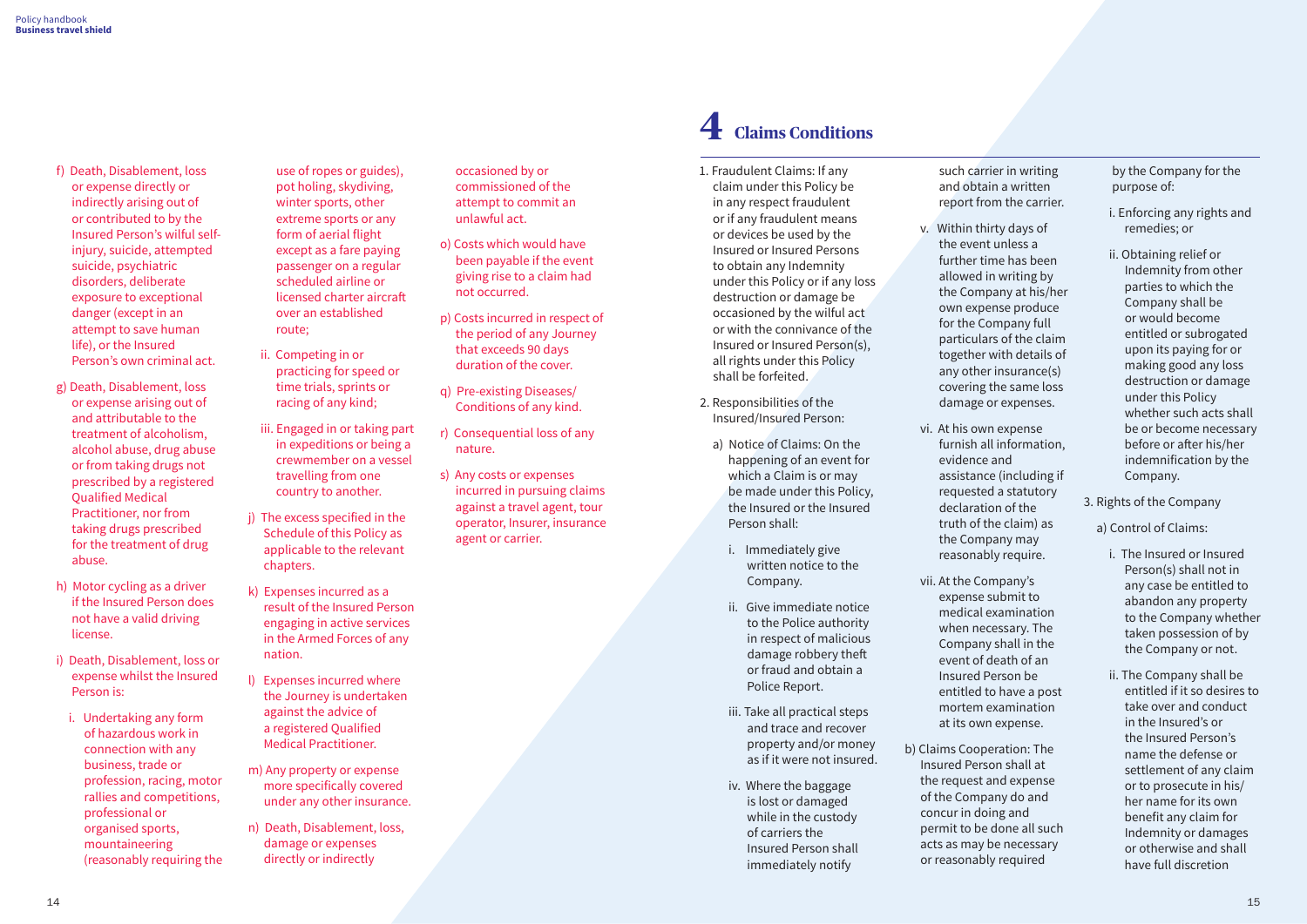in the conduct of any proceedings and in the settlement of any claim.

- b) Discharge of liability: Benefits under Section 1 of this Policy shall be payable to the Insured whose receipt shall be a valid discharge of the Company's liability.
- 4. Contribution Other Insurance: If at the time of any loss or damage covered under Section 2, 3, 4, 5 & 6 of this Policy there is any other insurance covering such loss or damage or any part thereof the Company shall not be liable for more than its rateable proportion.
- 5. Arbitration: If any difference arises out of this Policy the

Company shall immediately notify the Insured in writing of his right to refer the difference to arbitration. Such difference shall be referred to the decision of an Arbitrator to be appointed in writing by the parties in difference or if they cannot agree upon a single Arbitrator to the decision of two Arbitrators one to be appointed in writing by each of the parties within one calendar month after having been required in writing so to do by either of the parties or in case the Arbitrators do not agree of an Umpire appointed in writing by the Arbitrators before entering upon the reference The Umpire shall

sit with the Arbitrators and preside at their meetings and the making of an Award shall be a condition precedent to any right of action against the Company if the Company shall disclaim liability for any claim hereunder and such claim shall not within twenty four calendar months from the date of such disclaimer have been referred to arbitration under the provisions herein contained then the claim shall for all purposes be deemed to have been abandoned and shall not thereafter be recoverable hereunder.

Unity of Policy and Interpretation: This Policy and the Schedule of Benefits and Certificate of Insurance shall be read together as one contract and any word or expression to which a specific meaning has been attached in any part of this Policy or of the Schedule shall bear such specific meaning wherever it may appear.

- 6. Privity of Contract: This Policy of insurance is a private and exclusive contract between the Insured and the Company. All benefits rights and obligations under the terms hereof belong to or are owned by the Insured and the Company. The Company is under no obligation whatsoever to defend settle compromise or otherwise respond to any action or claim brought directly and solely against the Company in respect of any risk covered by this Policy by any person who is not a party to the said contract. Nothing in this clause or Condition or in the contract generally shall prevent the Company from exercising its rights of subrogation against any person who is not a party to this contract.
- 7. Material Facts and Duty of Utmost Good Faith: The statements and answers in the Proposal and any material and information

provided to the Company by the Insured are true and complete. In the event of misrepresentation, misdescription or nondisclosure of such information this Policy shall be voidable.

- 8. Age Limits: Cover in respect of each Trip is subject to the Insured Person being over 16 and under 65 years of age at the commencement of the Trip.
- 9. Reinstatement or Replacement of Property: If the Company elects to or become bound to reinstate or replace any property the Insured Person shall at its own expense produce and give to the Company all such information as the Company may reasonably require. The Company shall not be bound to reinstate exactly or completely but only as circumstances permit and in a reasonably sufficient manner and shall not in any case be bound to expend in respect of any one of the items insured more than the sum insured thereon.
- 10. Cancellation: This Policy may be terminated at any time at the request of the Insured in writing in which case the Company will retain the customary short period rate for the time the Policy has been in force. This Policy may also be

terminated at any time at the option of the Company, on thirty days notice to that effect being given to the Insured, in which case the Company shall be liable to repay on demand a rateable proportion of the Premium for the unexpired term from the date of the cancellation.

- 11. Reasonable Care and Precautions: The Insured Person shall take all reasonable precautions to prevent Accidents and for the safety of the property and/or money insured.
- 12. Alterations of Risk: If Section 1 Personal Accident is operative the Insured shall on tendering any premium for the renewal of this Policy give written notice to the Company of any physical defect or infirmity or medical condition of the Insured Person(s) of which the Insured has become aware since the payment of the last premium.
- 13. Alterations to Policy: No alteration in the terms of this Policy will be held valid unless the same is signed by an authorised Official of the Company.
- 14. Jurisdiction: This Policy applies only to judgments delivered or obtained from a Court of Competent Jurisdiction in a member country of the Gulf Cooperation Council.

## **5 General Conditions**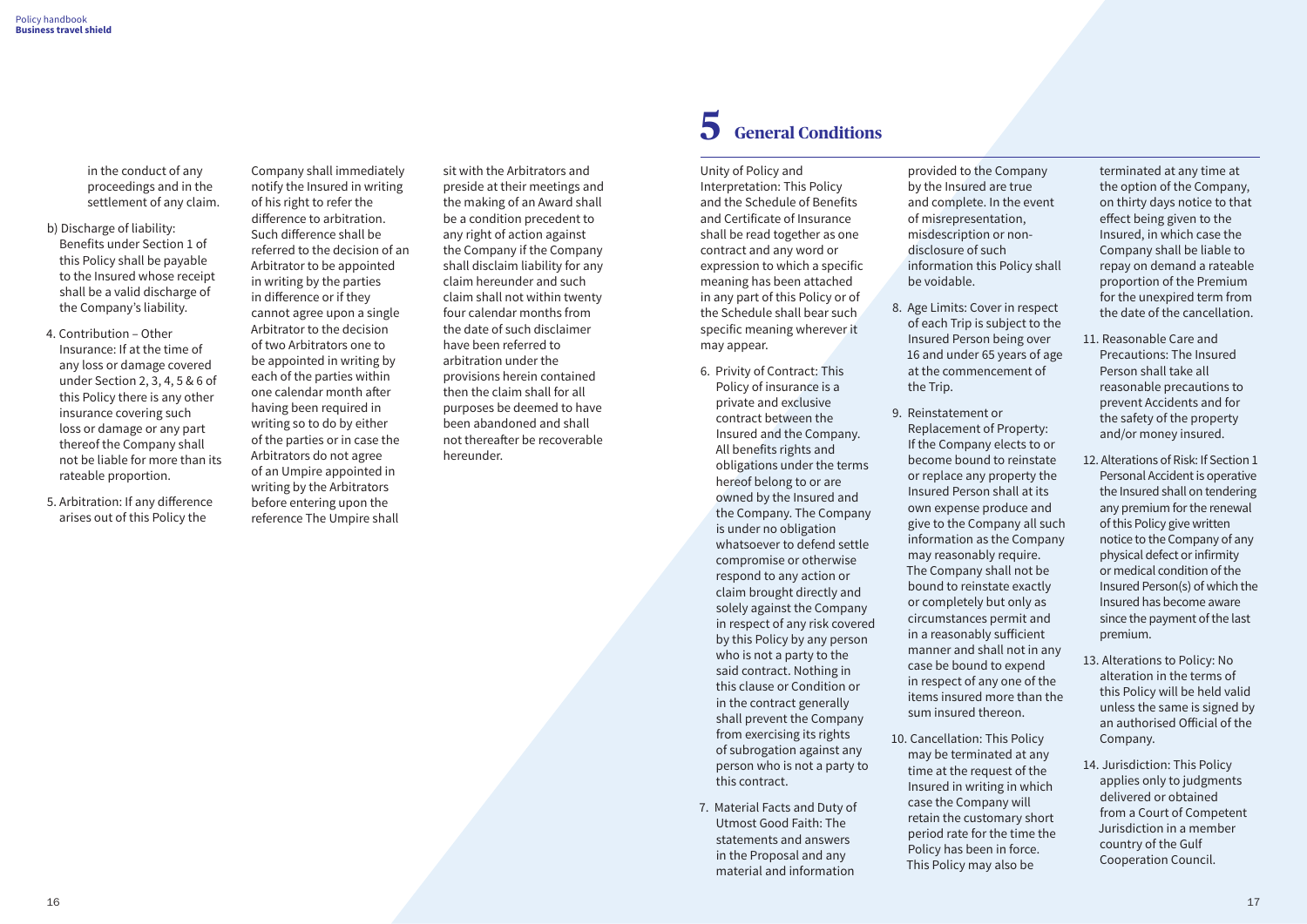15. Declarations: The Insured shall make quarterly declarations of all Trips as defined herein and at the end of each Period of Insurance the deposit premium shall be adjusted on the basis of such declarations by payment of an appropriate addition or return premium subject to the agreed minimum annual premium.

16. Observance of Terms: The due observance and fulfillment of the Terms, Limitations and Conditions of this Policy so far as they relate to anything to be done or complied with by the Insured shall be condition precedent to any liability of the Company to make any payment under this Policy.

#### **PROCEDURE A**

**Situations that require immediate assistance** 

#### **What kind of situations?**

#### If you are in need of:

**Or email us at:** medex.travel@axa

- Emergency Medical Expenses - Section 2
- Emergency Repatriation Expenses - Section 2
- Personal Liability Section 6 Overseas Legal Assistance -
- Section 6
- Repatriation of mortal remains - Section 7
- Prescription Assistance, Travel Advisories, Translation and Intrepretation - Section 7

- Your family nam name;
- The name of the company (AXA C as well as the in Policy Number Insurance;
- The date of entr visited country;
- The name, addre telephone number of the Medical Centre to which the Insured Person has been admitted;

Immediately after the occurrence of any event the consequence of which could result in a claim, you or any other person acting on your behalf should contact us in order to receive our prior approval and indication on the procedure to follow.

**Contact AXA Gulf** 24 hours a day, 7 days a week

**Bahrain**  +973 17 582 612

**Egypt**  +208 0 000 00258

**Kuwait**  +965 2 232 2970

**Lebanon** +961 1 518018

#### **Oman**  +968 80072926

**Qatar**  +974 4412 8733

**Saudi Arabia:**  +966 1 477 6706

**South Africa** +27 116229607

**Syria**  + 963 11 663 1118

**UAE**  +971 4 429 4000

**United Kingdom**  +44 1 892 556767

**USA**  +1 312 356 5976

**All Other Countri** Call any of the abo

You should state:

|                                                                                   | • The name and address of<br>the Medical Practitioner in<br>charge of the Insured Person;                                                                                                                                                                                                                                                           |
|-----------------------------------------------------------------------------------|-----------------------------------------------------------------------------------------------------------------------------------------------------------------------------------------------------------------------------------------------------------------------------------------------------------------------------------------------------|
|                                                                                   | • A brief description of the<br>problems encountered.                                                                                                                                                                                                                                                                                               |
|                                                                                   | A medical expert appointed<br>by us will have free access to<br>the Insured Person and his/<br>her medical file to assess the<br>validity of the claim.                                                                                                                                                                                             |
| ies<br>ove numbers                                                                | In the event of a medical<br>transfer or repatriation, the<br>means of transportation<br>will be ambulance, train or<br>scheduled flight. Air ambulance<br>transportation is limited to intra-<br>continental transportations and<br>to critical cases which cannot<br>be accommodated by any of<br>the above mentioned means of<br>transportation. |
| a-gulf.com                                                                        | In any case, we, upon agreement<br>with the treating physician,<br>will choose the means of<br>transportation to be used.                                                                                                                                                                                                                           |
| าe and first<br>e Insurance<br>Gulf Insurance)<br><b>surance</b><br>and Period of | In any case of Illness or Bodily<br>Injury requiring hospitalisation,<br>the Insured Person or any<br>person acting on his/her behalf<br>must inform us within 48 hours<br>from the time of occurrence.                                                                                                                                             |
| y in the<br>ess and<br>her of the                                                 | When we take care of the<br>repatriation of the Insured<br>Person, the Insured Person shall<br>return the ticket or the refund<br>thereon to us.                                                                                                                                                                                                    |

As soon as a claim occurs, the Insured Person must make every endeavour to limit or stop its consequences.

# **6 What to do in the event of a Claim**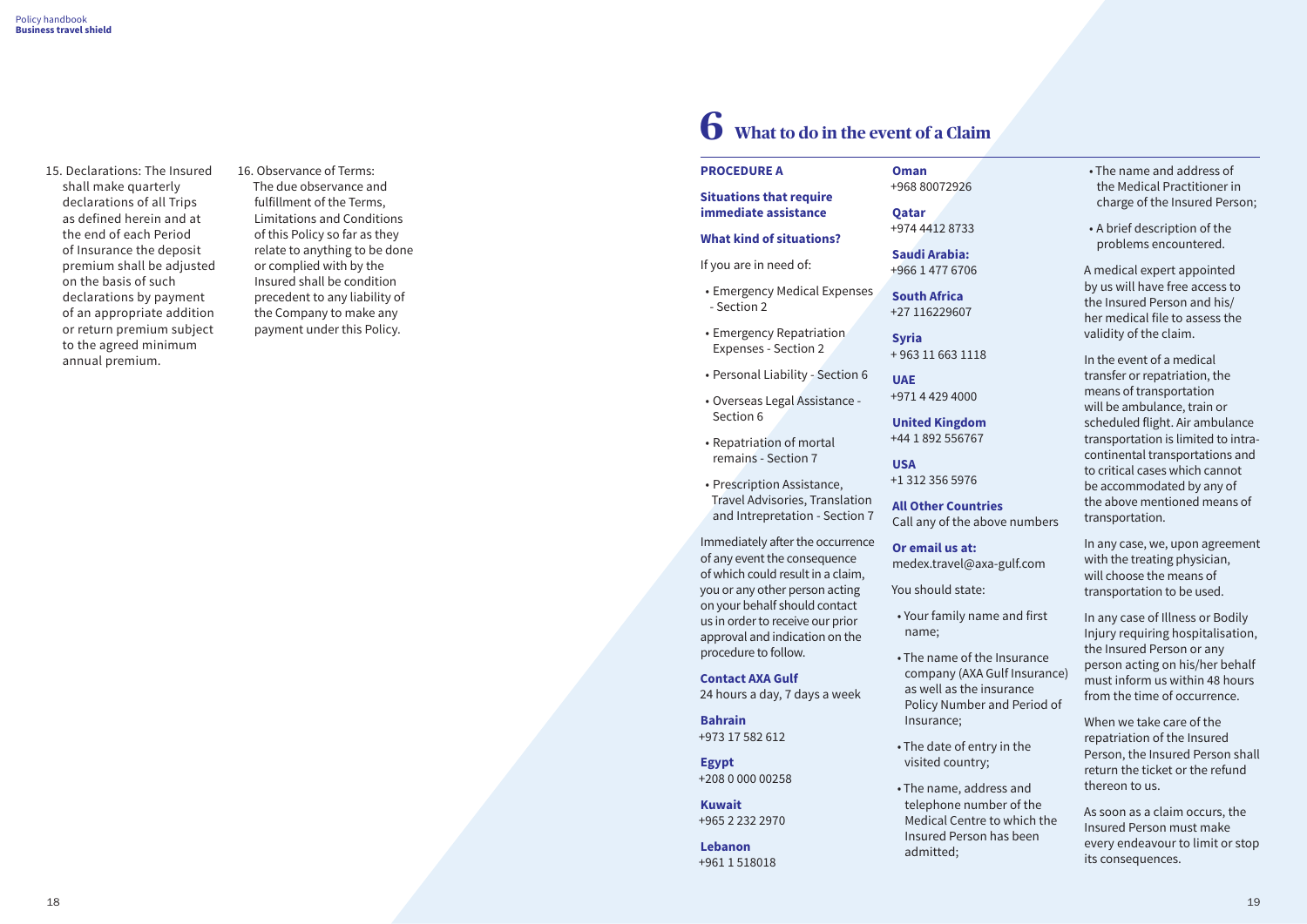If during an emergency, or due to any valid reason, AXA Gulf cannot be contacted for prior approval, the claim may still be considered subject otherwise to the Policy terms and conditions. In all such cases, the expenses must be reasonable and customary and all documents (medical report, bills, etc) must be forwarded to AXA Gulf for their approval and acceptance. No claim will be considered if AXA Gulf have not been contacted within 30 days of the Accident or Illness.

#### **PROCEDURE B**

**Travel inconvenience that does not require immediate assistance** 

#### **What kind of situations?**

Personal Accident - Section 1

Personal Belongings/Baggage - Section 3

Personal Money, Misuse of Credit Card/Loss of Passport - Section 4

Trip Cancellation or Curtailment/Delay - Section 5

Contact our AXA branches:

#### **UAE**

800 292

#### **Bahrain**

8000 1060

#### **Qatar**

800 29 21

#### **Oman**

800 70 292

**Or email us at:** travel.claims@axa-gulf.com

Please refer to the related chapters for more details on what to do in case of a claim.

#### **How and where to complain**

We are committed to providing you with an exceptional level of service and customer care. We do realise that things can sometimes go wrong, and when this happens, we would like to hear about it.

#### **Our promise to you**

- a. We will acknowledge complaints promptly.
- b. We will investigate quickly and thoroughly.
- c. We will keep you informed of the progress.
- d. We will do everything possible to resolve your complaint.
- e. We will learn from our mistakes.
- f. We will use the information from complaints to continuously improve our service.

Telephone calls may be recorded for training and monitoring purposes.

If it is about your Policy or Claim or any other matter, please call your Insurance Adviser or, if none has been appointed by you, please contact us directly.

#### **To help us assist you, we request that you:**

- Attach relevant supporting documents if you deem it necessary;
- Ask the questions you would like us to answer; and
- Tell us what you think would be a reasonable response to your complaint.

Support and assistance is available for the process of making complaints and/or interpreting the complaints procedure. Our internal complaints management policy and procedure include the provision of remedies that reflect what is fair and reasonable in the circumstances.

We would like to assure you that all matters are dealt with seriously, impartially and in a confidential manner.

#### **Your complaint can be made in any of the following ways:**

• Visit our website www.axa-

gulf.com - select the Country where your insurance policy was issued and select 'Complaints' under 'AXA & You' (at the bottom of the webpage) and register your complaint. An automated email will be received by you providing you with the Reference Number which should be quoted in all future communications.

Alternatively, should you not have an email address or access to the internet:-

- Send a letter to the management; or
- Transmit a fax; or
- Call us and request our Customer Service Staff to register your complaint; or
- Walk into our office and request our Customer Service Staff to register your complaint.

In these situations, and on your behalf, the complaint will be registered by our Staff and a Reference Number generated and provided to you which should be quoted in all future communications.

Whilst all efforts will be made to revert back within 7 working days, if our final response will be delayed beyond 15 working days, or if more time is needed for investigation, we will inform you when we will be able to contact you again about the complaint.

If you are dissatisfied with our final response or dissatisfied with the delay in our response (beyond 15 working days) you may refer the complaint to the Insurance Regulator whose contact details are provided on our website.

## **7 Complaints Procedure**